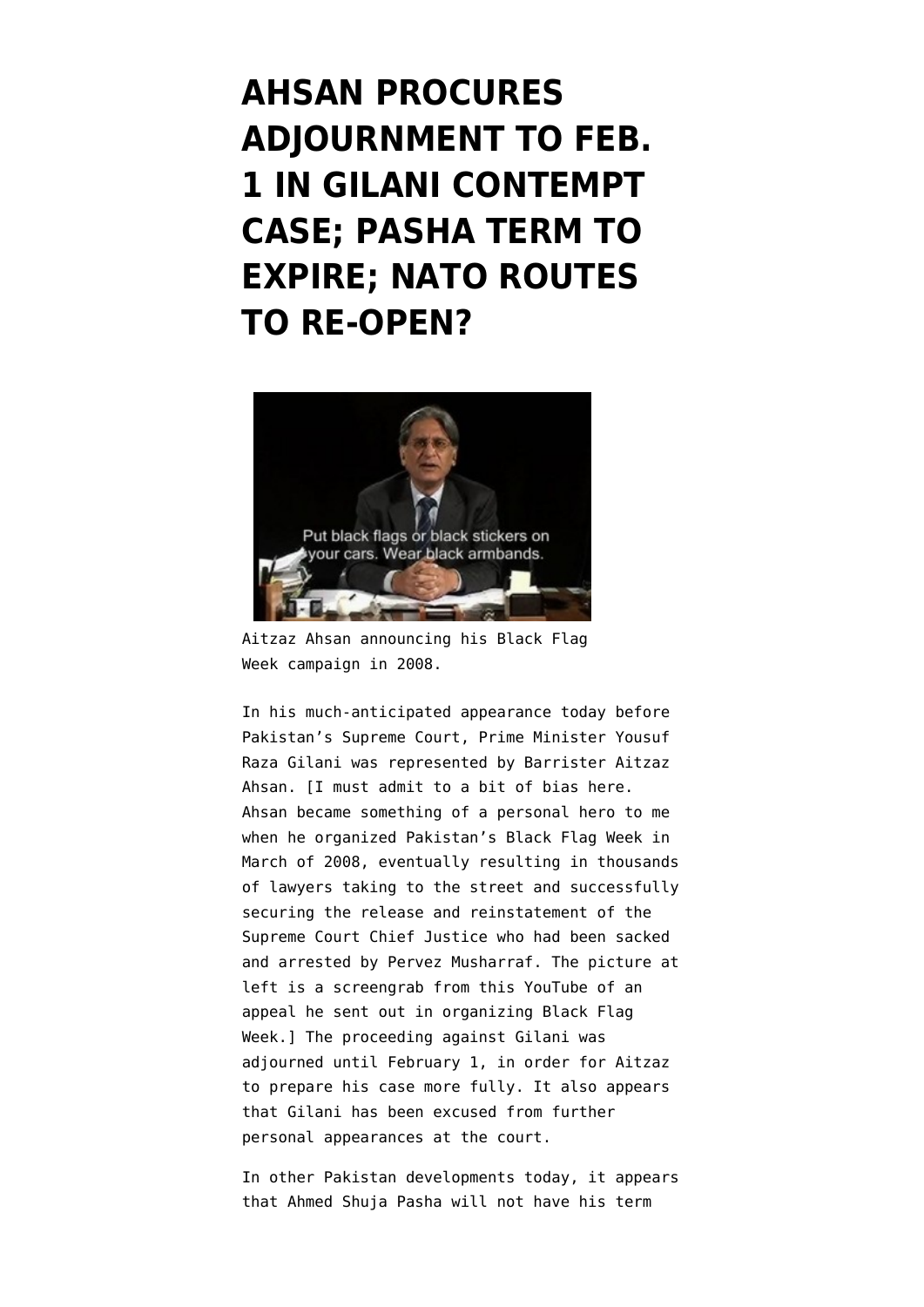[extended](http://tribune.com.pk/story/323914/tenure-nears-end-no-more-extensions-for-isi-chief/) again as head of Pakistan's ISI spy agency. The selection of a new ISI head will provide yet another front of intrigue in the ongoing struggles between the Zardari government and Pakistan's military and intelligence forces. Also, it appears that Pakistan is getting [close](http://www.reuters.com/article/2012/01/19/us-pakistan-idUSTRE80I0S120120119) [to re-opening NATO's supply routes](http://www.reuters.com/article/2012/01/19/us-pakistan-idUSTRE80I0S120120119) through the country, but with the addition of tolls.

## Here is [Dawn on the court proceedings](http://www.dawn.com/2012/01/19/gilani-arrives-at-supreme-court.html):

The Supreme Court on Thursday adjourned the prime minister's contempt hearing to Feb 1, leaving a brewing political crisis over corruption cases and presidential immunity unresolved.

The court has also exempted the premier from appearing for the upcoming hearing of the case.

Prime Minister Yousuf Raza Gilani appeared in the court today to explain why he should not be charged with contempt for failing to re-open old corruption cases against President Asif Ali Zardari.

## /snip/

Ahsan requested the court for a month's time to file a response. He said the time was required to access and go through the case's record. Responding to which, Justice Nasir-ul-Mulk said that access to records could be provided in two days' time.

The [Express Tribune has more](http://tribune.com.pk/story/323985/contempt-of-court-gilani-arrives-at-supreme-court/) on the issue of why Gilani did not write a letter to Swiss authorities, asking them to re-open their prosecution of Pakistani President Asif Ali Zardari:

> Prime Minister Yousaf Raza Gilani appeared before the Supreme Court on Thursday in the contempt of court case against him and cited immunity for not writing a letter to the Swiss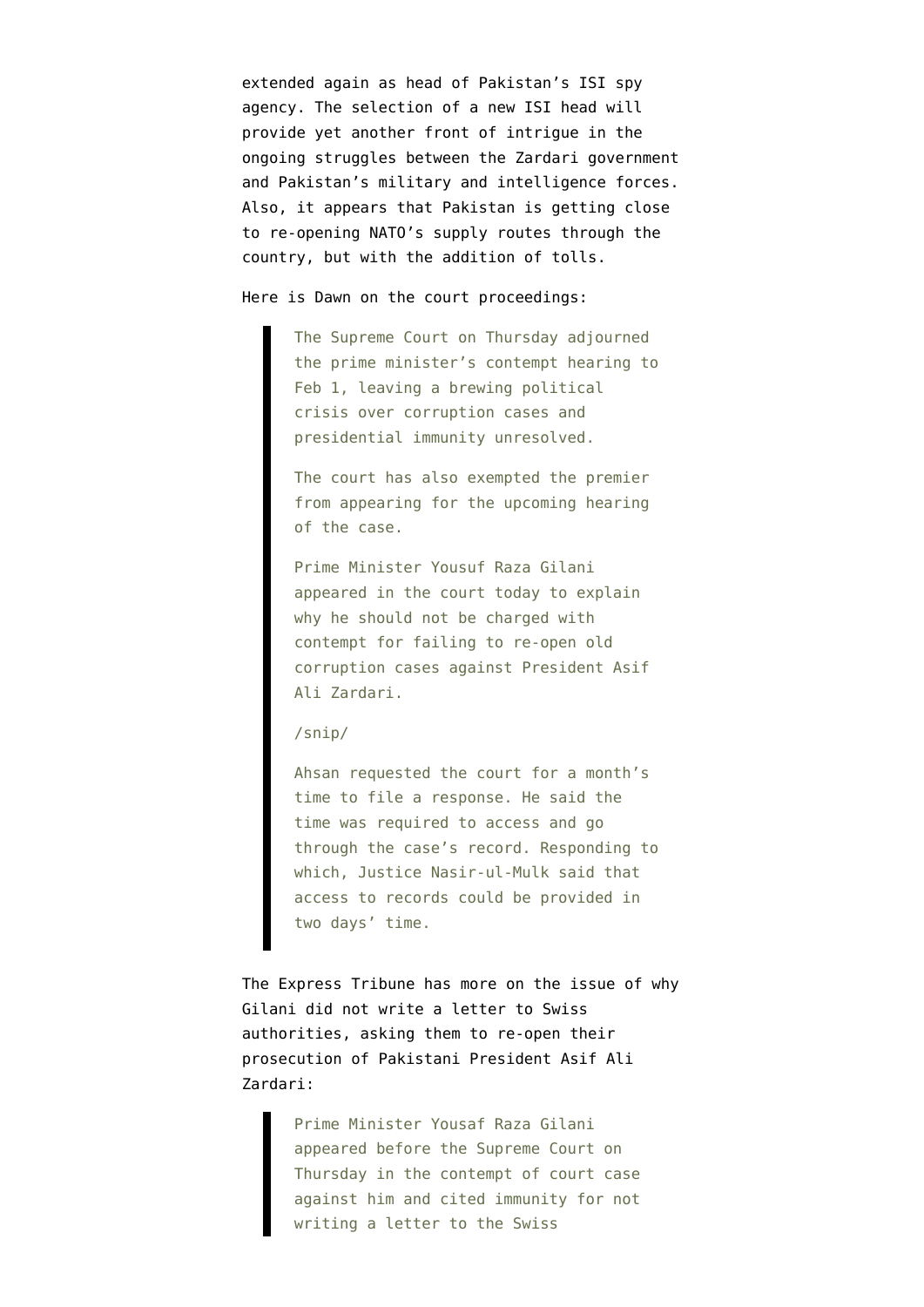## authorities.

"Before me, Zulfiqar Ali Bhutto, Nusrat Bhutto and Benazir Bhutto also faced courts," Gilani said. He added that the legal background to why he did not write the letter would be explained by his counsel Aitzaz Ahsan.

Ahsan said that the prime minister was advised by the Law Ministry to not write a letter against the president. "I had been publicly saying that writing the letter would not make any difference," Ahsan said.

I suppose it is not too surprising that Ahsan was chosen to represent Gilani, since Ahsan belongs to the PPP political party which Zardari heads, but because of how he helped to preserve the court against illegal actions by Musharraf, he seems likely to be highly respected by those on the bench.

Meanwhile, the Express Tribune also carries the news that ISI head [Pasha will not be continuing](http://tribune.com.pk/story/323914/tenure-nears-end-no-more-extensions-for-isi-chief/) [in that position beyond March](http://tribune.com.pk/story/323914/tenure-nears-end-no-more-extensions-for-isi-chief/):

> Given the spike in civil-military tensions, it comes as no surprise that the embattled government will not pursue any further extension to retain the services of Director General (DG) of the Inter-Services Intelligence (ISI) Lt General Ahmed Shuja Pasha.

> To the contrary, the government is believed to be actively considering naming a successor before General Pasha's extended tenure comes to an end on March 18. There have also been no indications that army chief General Ashfaq Parvez Kayani would be interested in an extension for the current DG ISI.

> The appointment of a successor will assume greater significance in the backdrop of recent tensions. Even though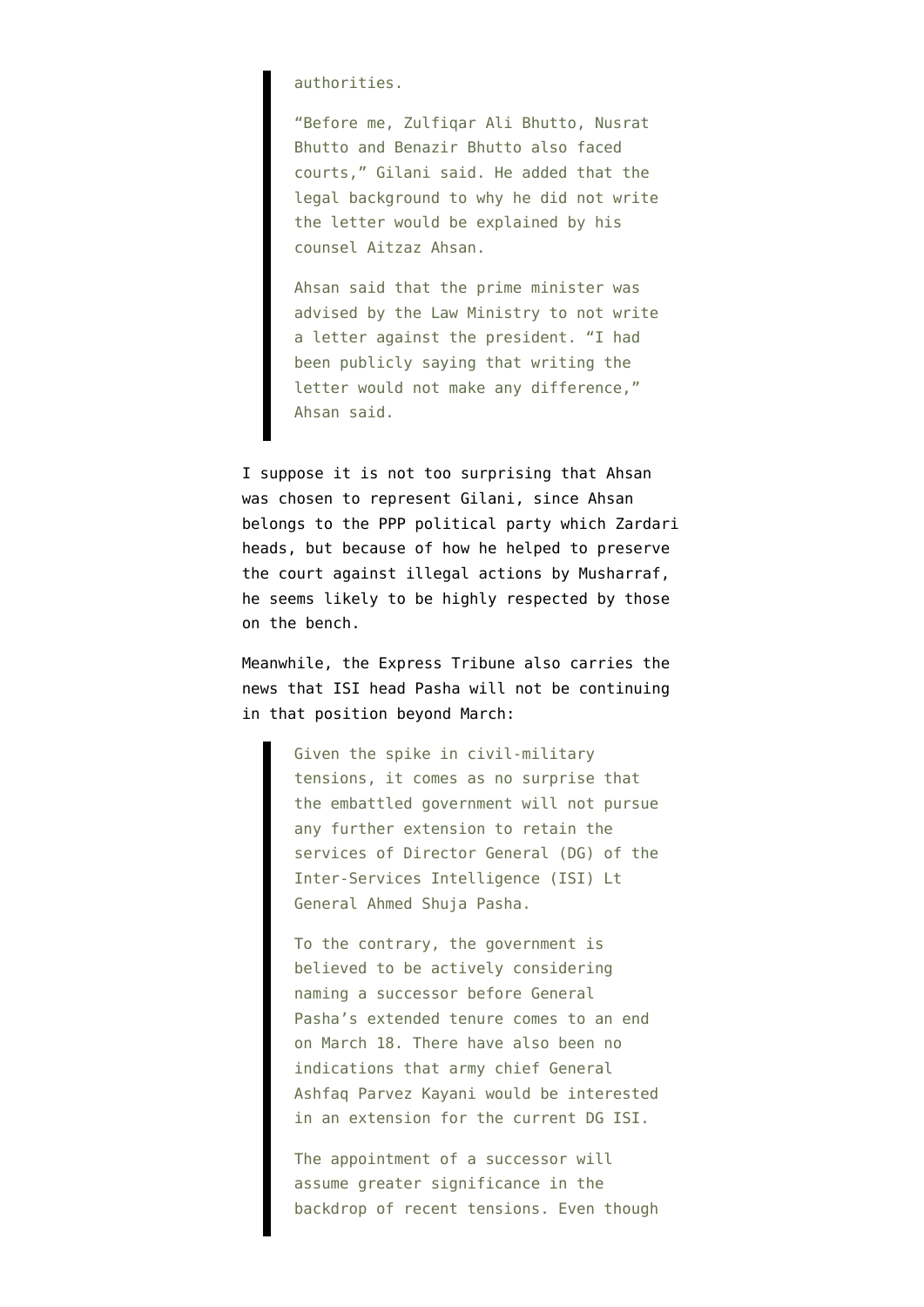the prime minister has the authority to appoint the future spymaster, it would be a rare move for the civilian government to take the decision without the military establishment on board.

The article goes on to mention potential candidates to replace Pasha:

> Sources close to *The Express Tribune* have revealed that at least three names have surfaced for the post. Frontrunners include Chief of General Staff Lt General Wahid Arshad, Corps Commander Karachi Lt-General Muhammad Zahirul Islam and Corps Commander Peshawar Lt-General Khalid Rabbani. All three are to retire in 2014.

Another military source claimed that Lt-General Zahirul Islam is believed to be a strong contender for the position because of a previous stint with the ISI. Before being appointed Corps Commander Karachi, he was the head of ISI's internal wing which dealt with counter-intelligence and domestic issues. However, there is no official confirmation on whether the army has formally forwarded the proposed names to the government.

The process of selecting a new ISI head will be an interesting dance among the Zardari government, the military and ISI. If Pasha can be replaced in a peaceful manner and with all parties satisfied with the choice, yet another potential disruption to civilian rule will have been avoided.

Reuters has the story on the [likely re-opening](http://www.reuters.com/article/2012/01/19/us-pakistan-idUSTRE80I0S120120119) [of NATO supply routes](http://www.reuters.com/article/2012/01/19/us-pakistan-idUSTRE80I0S120120119):

> Pakistan expects to re-open supply routes to NATO forces in Afghanistan, halted after a NATO cross-border air attack killed 24 Pakistani soldiers in